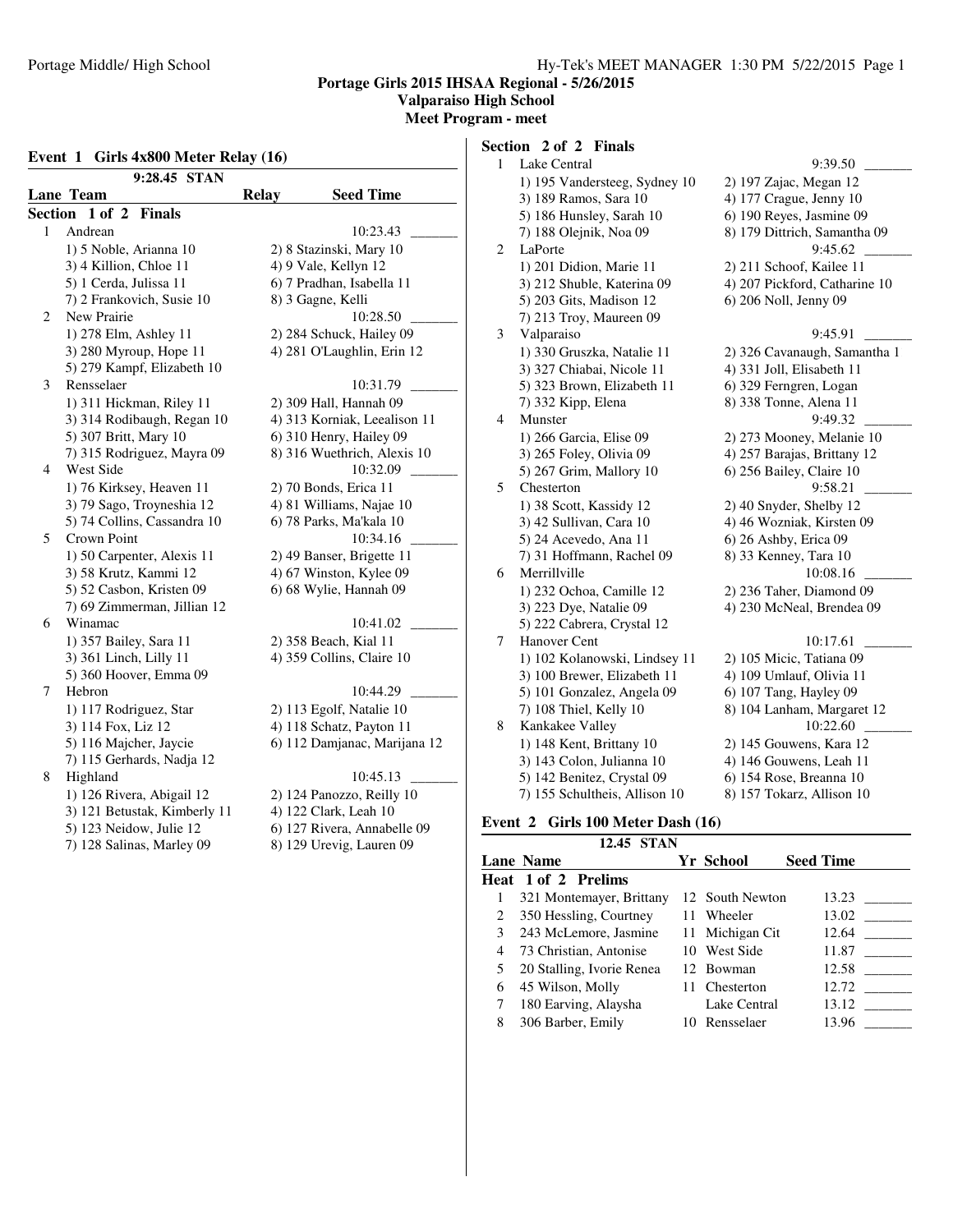**Valparaiso High School**

**Meet Program - meet**

## **Heat 2 of 2 Prelims...(Event 2 Girls 100 Meter Dash (16))**

|   | 317 Lewis, Shantel      | 12 River Forest    | 13.33 |
|---|-------------------------|--------------------|-------|
|   | 298 Ostrander, Victoria | 12 Portage         | 13.03 |
|   | 17 Scott, Tychina       | 10 Bowman          | 12.65 |
| 4 | 84 Cooper, Shana        | 11 Bni             | 12.29 |
|   | 5 77 Miller, Chynna     | 11 West Side       | 12.56 |
| 6 | 187 McKenzie, Tori      | 11 Lake Central    | 12.69 |
|   | 339 Walls, Gillian      | Valparaiso         | 13.19 |
| 8 | 158 Walther, Raegan     | 10 Kankakee Valley | 13.79 |

## **Event 3 Girls 100 Meter Hurdles (16)**

|                | 15.03<br><b>STAN</b> |    |                 |                  |
|----------------|----------------------|----|-----------------|------------------|
|                | Lane Name            |    | Yr School       | <b>Seed Time</b> |
| Heat           | 1 of 2 Prelims       |    |                 |                  |
| 1              | 87 Jackson, Faith    | 09 | Bni             | 16.70            |
| 2              | 62 Pinchok, Alicia   | 09 | Crown Point     | 16.57            |
| 3              | 185 Hueberger, Sarah | 11 | Lake Central    | 15.72            |
| $\overline{4}$ | 14 January, Annette  | 12 | Bowman          | 15.20            |
| 5              | 147 Jungels, Jenna   | 11 | Kankakee Valley | 15.60            |
| 6              | 94 Huff, Kendria     | 12 | Morton          | 15.89            |
| 7              | 324 Buyer, Madison   | 10 | Valparaiso      | 16.68            |
| 8              | 244 Mellen, Allie    | 10 | Michigan Cit    | 17.02            |
| Heat           | 2 of 2 Prelims       |    |                 |                  |
| 1              | 356 Bailey, Melissa  | 12 | Winamac         | 16.92            |
| 2              | 221 Ash, Alivia      | 11 | Merrillville    | 16.22            |
| 3              | 103 Lagunas, Itzel   | 10 | Hanover Cent    | 15.79            |
| 4              | 59 LaCosse, Kristen  | 10 | Crown Point     | 15.42            |
| 5              | 72 Brookshire, Daja  | 09 | West Side       | 15.50            |
| 6              | 27 Bell, Desiree     | 11 | Chesterton      | 15.83            |
| 7              | 140 Sutton, Harley   | 12 | Hobart          | 16.67            |
| 8              | 153 Patrick, Shanan  | 12 | Kankakee Valley | 17.60            |

## **Event 4 Girls 200 Meter Dash (16)**

|      | <b>STAN</b><br>25.49     |    |                 |                  |  |  |
|------|--------------------------|----|-----------------|------------------|--|--|
|      | <b>Lane Name</b>         |    | Yr School       | <b>Seed Time</b> |  |  |
| Heat | 1 of 2 Prelims           |    |                 |                  |  |  |
| 1    | 271 Kekelik, Cameron     | 10 | Munster         | 27.67            |  |  |
| 2    | 321 Montemayer, Brittany | 12 | South Newton    | 27.33            |  |  |
| 3    | 91 Douglas, Bobbi        | 11 | Clark           | 27.28            |  |  |
| 4    | 73 Christian, Antonise   | 10 | West Side       | 24.81            |  |  |
| 5    | 178 DiNino, Renee        | 11 | Lake Central    | 26.32            |  |  |
| 6    | 17 Scott, Tychina        | 10 | Bowman          | 26.32            |  |  |
| 7    | 350 Hessling, Courtney   | 11 | Wheeler         | 27.44            |  |  |
| 8    | 158 Walther, Raegan      | 10 | Kankakee Valley | 28.76            |  |  |
| Heat | 2 of 2 Prelims           |    |                 |                  |  |  |
| 1    | 214 Ulmer, Kate          | 11 | LaPorte         | 28.21            |  |  |
| 2    | 174 Blair, Holly         | 12 | Lake Central    | 27.35            |  |  |
| 3    | 224 Gridiron, Christian  | 11 | Merrillville    | 27.13            |  |  |
| 4    | 84 Cooper, Shana         | 11 | Bni             | 25.01            |  |  |
| 5    | 77 Miller, Chynna        | 11 | West Side       | 25.42            |  |  |
| 6    | 302 Stokes, Aujone       | 09 | Portage         | 27.01            |  |  |
| 7    | 21 Coleman, Alysa        | 09 | Calumet         | 27.41            |  |  |
| 8    | 48 Rouster, Whitney      | 11 | Covenant        | 28.51            |  |  |

**Event 5 Girls 1600 Meter Run (16)**

|                | 5:01.55 STAN              |    |                 |                  |
|----------------|---------------------------|----|-----------------|------------------|
|                | <b>Lane Name</b>          |    | Yr School       | <b>Seed Time</b> |
|                | Section 1 of 1 Finals     |    |                 |                  |
| 1              | 320 Werner, Kyleigh       |    | 12 South Centra | 5:28.26          |
| 2              | 284 Schuck, Hailey        | 09 | New Prairie     | 5:30.20          |
| 3              | 329 Ferngren, Logan       |    | Valparaiso      | 5:11.94          |
| $\overline{4}$ | 68 Wylie, Hannah          | 09 | Crown Point     | 5:19.81          |
| 5              | 257 Barajas, Brittany     | 12 | Munster         | 5:22.57          |
| 6              | 290 Ball, Kyra            | 11 | Portage         | 5:23.79          |
| 7              | 266 Garcia, Elise         | 09 | Munster         | 5:30.69          |
| 8              | 186 Hunsley, Sarah        | 10 | Lake Central    | 5:30.78          |
| 9              | 192 Spanier, Melissa      | 12 | Lake Central    | 5:31.23          |
| 10             | 82 Austin, Trinity        | 09 | Griffith        | 5:32.00          |
| 11             | 295 Cipich, Lexie         | 09 | Portage         | 5:32.47          |
| 12             | 31 Hoffmann, Rachel       | 09 | Chesterton      | 5:33.07          |
| 13             | 172 Charlesworth, Justene | 09 | LaCrosse        | 5:33.72          |
| 14             | 92 Hammer, Hannah         | 09 | Morton          | 5:41.51          |
| 15             | 157 Tokarz, Allison       | 10 | Kankakee Valley | 5:47.05          |
| 16             | 118 Schatz, Payton        | 11 | Hebron          | 5:54.86          |
|                |                           |    |                 |                  |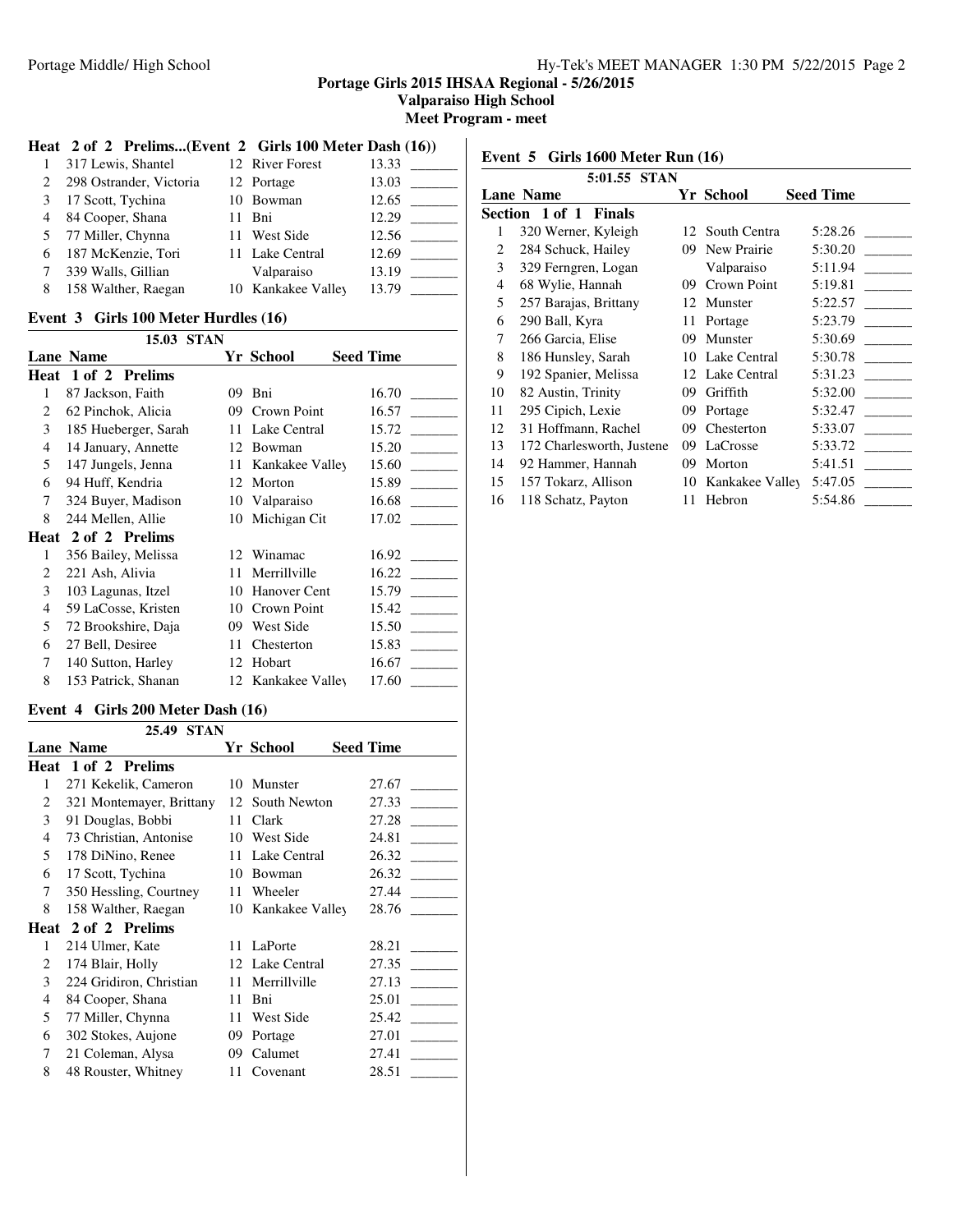## **Valparaiso High School**

**Meet Program - meet**

#### **Event 6 Girls 4x100 Meter Relay (16)**

|                      | 48.85 STAN                     |              |                               |  |  |  |  |
|----------------------|--------------------------------|--------------|-------------------------------|--|--|--|--|
| <b>Lane Team</b>     |                                | <b>Relay</b> | <b>Seed Time</b>              |  |  |  |  |
| <b>Section</b>       | 1 of 2 Finals                  |              |                               |  |  |  |  |
| Kankakee Valley<br>1 |                                |              | 53.79                         |  |  |  |  |
|                      | 1) 145 Gouwens, Kara 12        |              | 2) 143 Colon, Julianna 10     |  |  |  |  |
|                      | 3) 146 Gouwens, Leah 11        |              | 4) 158 Walther, Raegan 10     |  |  |  |  |
|                      | 5) 149 Klemp, Abby 10          |              | 6) 152 Nannenga, Nicole 09    |  |  |  |  |
|                      | 7) 156 Strong, Kara 09         |              | 8) 141 Babe, Abbey 10         |  |  |  |  |
| 2<br>Bni             |                                |              | 53.47                         |  |  |  |  |
|                      | 1) 87 Jackson, Faith 09        |              | 2) 85 Cureton, Lauryn 10      |  |  |  |  |
|                      | 3) 90 Williams, Amber 11       |              | 4) 84 Cooper, Shana 11        |  |  |  |  |
|                      | 5) 86 Ferrell, Lindsay 09      |              | 6) 88 Lomellin, Jordan 11     |  |  |  |  |
| 3<br>Wheeler         |                                |              | 53.22                         |  |  |  |  |
|                      | 1) 345 Arndt, Lindsey 12       |              | 2) 355 Ruoff, Savanah 10      |  |  |  |  |
|                      | 3) 349 Helmerich, Amanda 12    |              | 4) 350 Hessling, Courtney 11  |  |  |  |  |
|                      | 5) 353 Niaves, Jessi 10        |              | 6) 346 Asher, Kaitlyn 09      |  |  |  |  |
| Portage<br>4         |                                |              | 52.05                         |  |  |  |  |
|                      | 1) 299 Quarles, Akilah 11      |              | 2) 303 Thomas, Lindsay 10     |  |  |  |  |
|                      | 3) 304 Vargas, Cheyenne 09     |              | 4) 298 Ostrander, Victoria 12 |  |  |  |  |
|                      | 5) 292 Barnes, America 10      |              | 6) 302 Stokes, Aujone 09      |  |  |  |  |
|                      | 7) 293 Blackwell, Nahjae 09    |              | 8) 294 Brosky, Taylor 09      |  |  |  |  |
| Merrillville<br>5    |                                |              | 52.18                         |  |  |  |  |
|                      | 1) 224 Gridiron, Christian 11  |              | 2) 228 Laster, Carnisa 10     |  |  |  |  |
|                      | 3) 238 West, Joy 09            |              | 4) 227 Key, Kiara 11          |  |  |  |  |
|                      | 5) 221 Ash, Alivia 11          |              | 6) 226 Harris, Ebony 12       |  |  |  |  |
| 6<br>Knox            |                                |              | 52.59                         |  |  |  |  |
|                      | 1) 165 McIntire, Aerielle 11   |              | 2) 160 Flora, Sophie 10       |  |  |  |  |
|                      | 3) 166 McIntire, Payton 09     |              | 4) 164 McClellan, Alexis 11   |  |  |  |  |
|                      | 5) 161 Fornelli, Irelynd 10    |              | 6) 167 Shepherd, Miranda 12   |  |  |  |  |
|                      | 7) 168 Talaga, Allison 11      |              |                               |  |  |  |  |
| Hobart<br>7          |                                |              | 53.55                         |  |  |  |  |
|                      | 1) 130 Bradshaw, Danae 10      |              | 2) 135 Davis, Ashley          |  |  |  |  |
|                      | 3) 133 Castillo, Cecelia 10    |              | 4) 138 Mock, Heather 12       |  |  |  |  |
|                      | 5) 131 Burton, Mackenzie       |              | 6) 132 Carey, Alexis          |  |  |  |  |
| 8<br>Morgan Twp.     |                                |              | 55.01                         |  |  |  |  |
|                      | 1) 255 Vargas, Abby 09         |              | 2) 252 Opperman, Sarah 11     |  |  |  |  |
|                      | 3) 251 Maxwell, Courtney 12    |              | 4) 250 Marvel, Faith 09       |  |  |  |  |
|                      | 5) 249 Goetz, Alison 12        |              | 6) 253 Stanko, Kameron 10     |  |  |  |  |
|                      | 7) 248 Georgiefski-Rios, Sonja |              |                               |  |  |  |  |

# **Section 2 of 2 Finals**

| $\mathbf{1}$ | Crown Point                    | 51.89                           |
|--------------|--------------------------------|---------------------------------|
|              | 1) 54 Gambini, Ann 11          | 2) 62 Pinchok, Alicia 09        |
|              | 3) 56 Kish, Hailee 12          | 4) 55 Grady, Paytn 09           |
|              | 5) 60 Mazzaro, Kirsten 11      | 6) 61 Mellady, Katelyn 12       |
|              | 7) 53 Feder, Lauren 10         |                                 |
| 2            | Munster                        | 51.33                           |
|              | 1) 277 Ziel, Kendal 09         | 2) 260 Buvala, Samantha 11      |
|              | 3) 271 Kekelik, Cameron 10     | 4) 272 Majety, Saveda 10        |
|              | 5) 263 Dallecarbonare, Antonia | 6) 269 Ibikunle, Tola 12        |
|              | 7) 275 Sell, Jenna 09          | 8) 261 Carter, Zola 11          |
| 3            | Morton                         | 51.22                           |
|              | 1) 93 Hicks, Leilah 10         | 2) 99 Spence, Jhanelle 09       |
|              | 3) 97 Newell, Alexis 11        | 4) 94 Huff, Kendria 12          |
|              | 5) 98 Rodriguez, Brianna 09    | 6) 95 Jones, Kaycee 10          |
| 4            | Bowman                         | 49.79                           |
|              | 1) 17 Scott, Tychina 10        | 2) 14 January, Annette 12       |
|              | 3) 13 Foster, Kylea 12         | 4) 20 Stalling, Ivorie Renea 12 |
|              | 5) 15 Kirk, Josephine 11       |                                 |
| 5            | Lake Central                   | 50.32                           |
|              | 1) 174 Blair, Holly 12         | 2) 187 McKenzie, Tori 11        |
|              | 3) 182 Glover, Brooke 10       | 4) 178 DiNino, Renee 11         |
|              | 5) 180 Earving, Alaysha        | 6) 183 Hubbard, Zh'ane          |
|              | 7) 173 Bell, Samantha 11       |                                 |
| 6            | Chesterton                     | 50.87                           |
|              | 1) 27 Bell, Desiree 11         | 2) 43 Tumbas, Emma 10           |
|              | 3) 44 Warren, Samantha 11      | 4) 45 Wilson, Molly 11          |
|              | 5) 39 Smith, Alex 09           | 6) 28 Borzych, Brittany 12      |
|              | 7) 34 Molnar, Brianna 09       | 8) 36 Peters, Autianna 12       |
| 7            | West Side                      | 51.66                           |
|              | 1) 78 Parks, Ma'kala 10        | 2) 72 Brookshire, Daja 09       |
|              | 3) 71 Bonds, Cheyanne 10       | 4) 77 Miller, Chynna 11         |
|              | 5) 76 Kirksey, Heaven 11       | 6) 79 Sago, Troyneshia 12       |
|              | 7) 75 Holloway, Amber 11       | 8) 81 Williams, Najae 10        |
| 8            | LaPorte                        | 52.02                           |
|              | 1) 214 Ulmer, Kate 11          | 2) 209 Rogers, Roby 10          |
|              | 3) 202 Flowers, Nichole 09     | 4) 204 Michie, Brandy 10        |
|              | 5) 205 Mitchell, Madison 09    | 6) 208 Prather, Julia 09        |
|              | 7) 199 Chapman, Emily 10       | 8) 198 Anglin, Lauren 09        |
|              |                                |                                 |

# **Event 7 Girls 400 Meter Dash (16)**

|   | 58.39<br><b>STAN</b>  |    |                |                  |
|---|-----------------------|----|----------------|------------------|
|   | <b>Lane Name</b>      |    | Yr School      | <b>Seed Time</b> |
|   | Section 1 of 2 Finals |    |                |                  |
|   | 79 Sago, Troyneshia   |    | 12 West Side   | 1:02.92          |
| 2 | 61 Mellady, Katelyn   |    | 12 Crown Point | 1:02.81          |
| 3 | 220 Sanders, Jordan   |    | 11 Lowell      | 1:02.62          |
| 4 | 274 Resch, Abigail    | 09 | Munster        | 1:02.52          |
|   | 268 Helmer, Jaycee    |    | 09 Munster     | 1:02.57          |
| 6 | 200 Dickman, Courtney |    | 10 LaPorte     | 1:02.58          |
|   | 136 Edwards, Lauren   | 10 | Hobart         | 1:02.83          |
| 8 | 170 Rogers, Gabby     |    | Kouts          | 1:02.95          |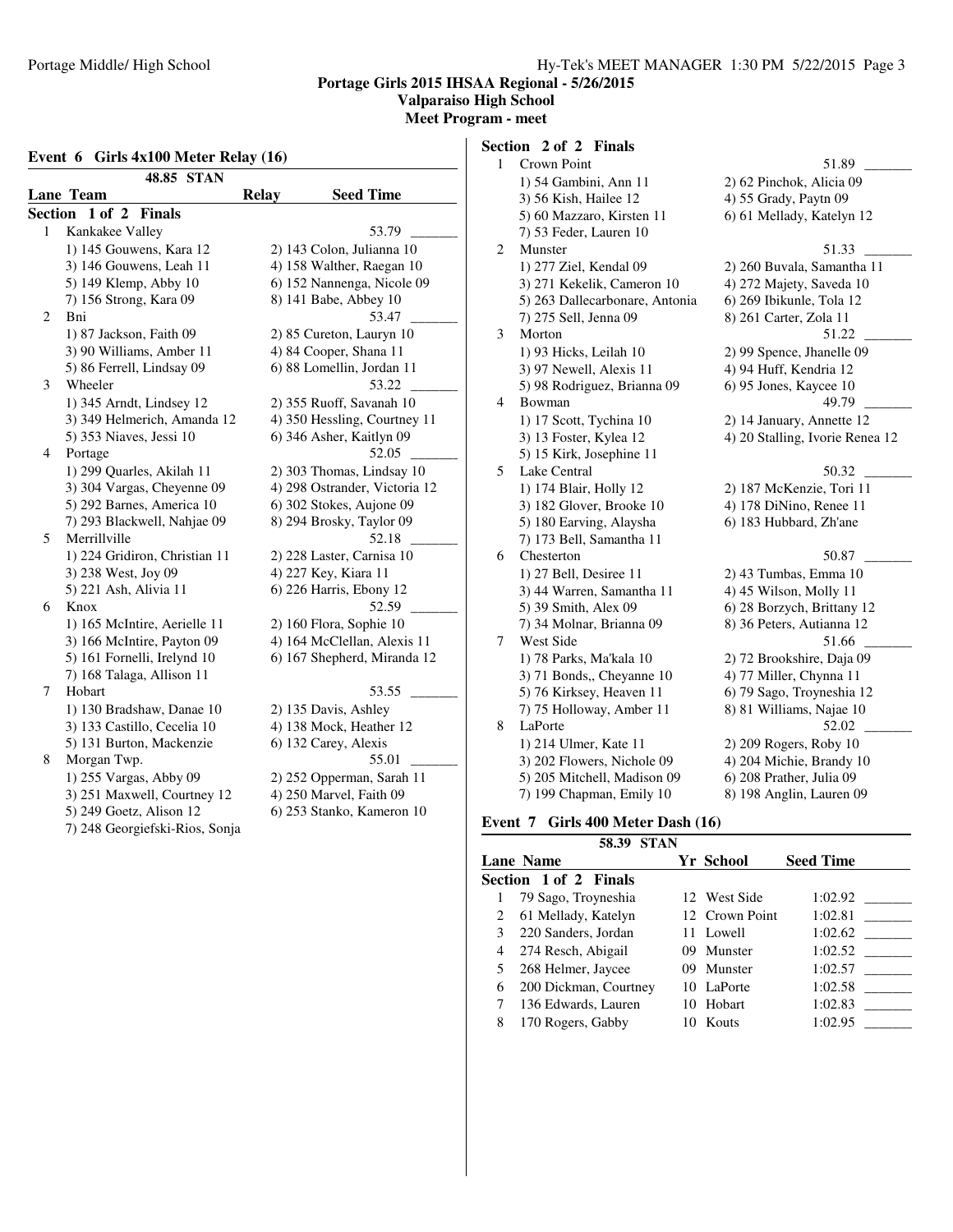**Valparaiso High School**

**Meet Program - meet**

## **Section 2 of 2 Finals...(Event 7 Girls 400 Meter Dash (16))**

| 1              | 160 Flora, Sophie      | 10 Knox         | 1:02.08 |
|----------------|------------------------|-----------------|---------|
| 2              | 96 Metcalf, Breonna    | 11 Morton       | 1:01.21 |
| 3              | 283 Saylor, Rachel     | 11 New Prairie  | 1:00.98 |
| $\overline{4}$ | 73 Christian, Antonise | 10 West Side    | 57.09   |
| 5              | 243 McLemore, Jasmine  | 11 Michigan Cit | 59.29   |
| 6              | 48 Rouster, Whitney    | 11 Covenant     | 1:00.13 |
| 7              | 322 Beutler, Janna     | 11 Valparaiso   | 1:01.36 |
| 8              | 196 Verdeyen, Nikki    | 11 Lake Central | 1:02.42 |

#### **Event 8 Girls 300 Meter Hurdles (16)**

|                | <b>STAN</b><br>45.10    |     |                 |                  |
|----------------|-------------------------|-----|-----------------|------------------|
|                | <b>Lane Name</b>        |     | Yr School       | <b>Seed Time</b> |
|                | Section 1 of 2 Finals   |     |                 |                  |
| 1              | 76 Kirksey, Heaven      | 11  | West Side       | 49.89            |
| 2              | 237 Washington, Destiny | 09  | Merrillville    | 49.68            |
| 3              | 324 Buyer, Madison      | 10  | Valparaiso      | 49.53            |
| $\overline{4}$ | 194 Tyler, Alex         | 11  | Lake Central    | 48.71            |
| 5              | 55 Grady, Paytn         | 09  | Crown Point     | 48.88            |
| 6              | 298 Ostrander, Victoria | 12  | Portage         | 49.19            |
| 7              | 356 Bailey, Melissa     | 12  | Winamac         | 49.88            |
| 8              | 47 Eades, Allison       | 11  | Covenant        | 50.06            |
|                | Section 2 of 2 Finals   |     |                 |                  |
| 1              | 246 Trunk, Emily        | 12  | Michigan Cit    | 48.05            |
| 2              | 14 January, Annette     | 12  | Bowman          | 47.52            |
| 3              | 37 Raffin, Teresa       | 12. | Chesterton      | 47.40            |
| $\overline{4}$ | 59 LaCosse, Kristen     | 10  | Crown Point     | 45.55            |
| 5              | 286 Vogeler, Allison    | 12  | New Prairie     | 45.58            |
| 6              | 147 Jungels, Jenna      | 11  | Kankakee Valley | 46.09            |
| 7              | 185 Hueberger, Sarah    | 11  | Lake Central    | 47.64            |
| 8              | 259 Boelt, Casey        | 12  | Munster         | 48.62            |

# **Event 9 Girls 800 Meter Run (16)**

|                | 2:16.53 STAN                    |     |                     |                  |
|----------------|---------------------------------|-----|---------------------|------------------|
|                | <b>Lane Name</b>                |     | Yr School           | <b>Seed Time</b> |
|                | Section 1 of 1<br><b>Finals</b> |     |                     |                  |
| 1А             | 197 Zajac, Megan                | 12. | Lake Central        | 2:24.55          |
| 1B             | 326 Cavanaugh, Samantha         | 11  | Valparaiso          | 2:25.28          |
| 1 <sup>C</sup> | 148 Kent, Brittany              | 10  | Kankakee Valley     | 2:27.99          |
| 1D             | 122 Clark, Leah                 | 10  | Highland            | 2:29.83          |
| 2A             | 265 Foley, Olivia               | 09  | Munster             | 2:24.61          |
| 2B             | 189 Ramos, Sara                 | 10  | Lake Central        | 2:25.53          |
| 2C             | 344 Wenzel, Mickayla            | 12  | <b>West Central</b> | 2:28.39          |
| 2D             | 38 Scott, Kassidy               | 12  | Chesterton          | 2:29.97          |
| 3A             | 257 Barajas, Brittany           | 12  | Munster             | 2:24.66          |
| 3B             | 330 Gruszka, Natalie            | 11  | Valparaiso          | 2:26.43          |
| 3C             | 212 Shuble, Katerina            | 09  | LaPorte             | 2:29.36          |
| 3D             | 281 O'Laughlin, Erin            | 12. | New Prairie         | 2:30.17          |
| 4A             | 207 Pickford, Catharine         | 10  | LaPorte             | 2:25.27          |
| 4B             | 9 Vale, Kellyn                  | 12  | Andrean             | 2:27.48          |
| 4C             | 89 Sullivan, Megan              | 09  | Bni                 | 2:29.58          |
| 4D             | 313 Korniak, Leealison          | 11  | Rensselaer          | 2:31.90          |

# **Event 10 Girls 3200 Meter Run (16)**

|                | 10:54.21 STAN         |    |                             |                                                     |
|----------------|-----------------------|----|-----------------------------|-----------------------------------------------------|
|                | <b>Lane Name</b>      |    | Yr School                   | <b>Seed Time</b>                                    |
|                | Section 1 of 1 Finals |    |                             |                                                     |
| 1              | 177 Crague, Jenny     |    | 10 Lake Central             | 11:46.44                                            |
| 2              | 82 Austin, Trinity    | 09 | Griffith                    | 11:47.51                                            |
| 3              | 211 Schoof, Kailee    |    | 11 LaPorte                  | 11:35.09                                            |
| $\overline{4}$ | 201 Didion, Marie     |    | 11 LaPorte                  | 11:37.90                                            |
| 5              | 42 Sullivan, Cara     |    | 10 Chesterton               | 11:41.41                                            |
| 6              | 69 Zimmerman, Jillian |    | 12 Crown Point              | 11:43.95                                            |
| 7              | 186 Hunsley, Sarah    |    | 10 Lake Central             | 11:49.71                                            |
| 8              | 300 Reynolds, Erin    |    | 12 Portage                  | 11:50.89<br>$\mathcal{L}^{\text{max}}_{\text{max}}$ |
| 9              | 359 Collins, Claire   | 10 | Winamac                     | 11:51.77                                            |
| 10             | 106 Sarna, Emily      |    | 09 Hanover Cent             | 11:52.07                                            |
| 11             | 332 Kipp, Elena       |    | Valparaiso                  | 11:52.31                                            |
| 12             | 311 Hickman, Riley    | 11 | Rensselaer                  | 12:04.95                                            |
| 13             | 124 Panozzo, Reilly   |    | 10 Highland                 | 12:17.32                                            |
| 14             | 157 Tokarz, Allison   |    | 10 Kankakee Valley 12:31.33 |                                                     |
| 15             | 273 Mooney, Melanie   | 10 | Munster                     | 12:34.32                                            |
| 16             | 258 Biel, Nicole      | 09 | Munster                     | 12:46.93                                            |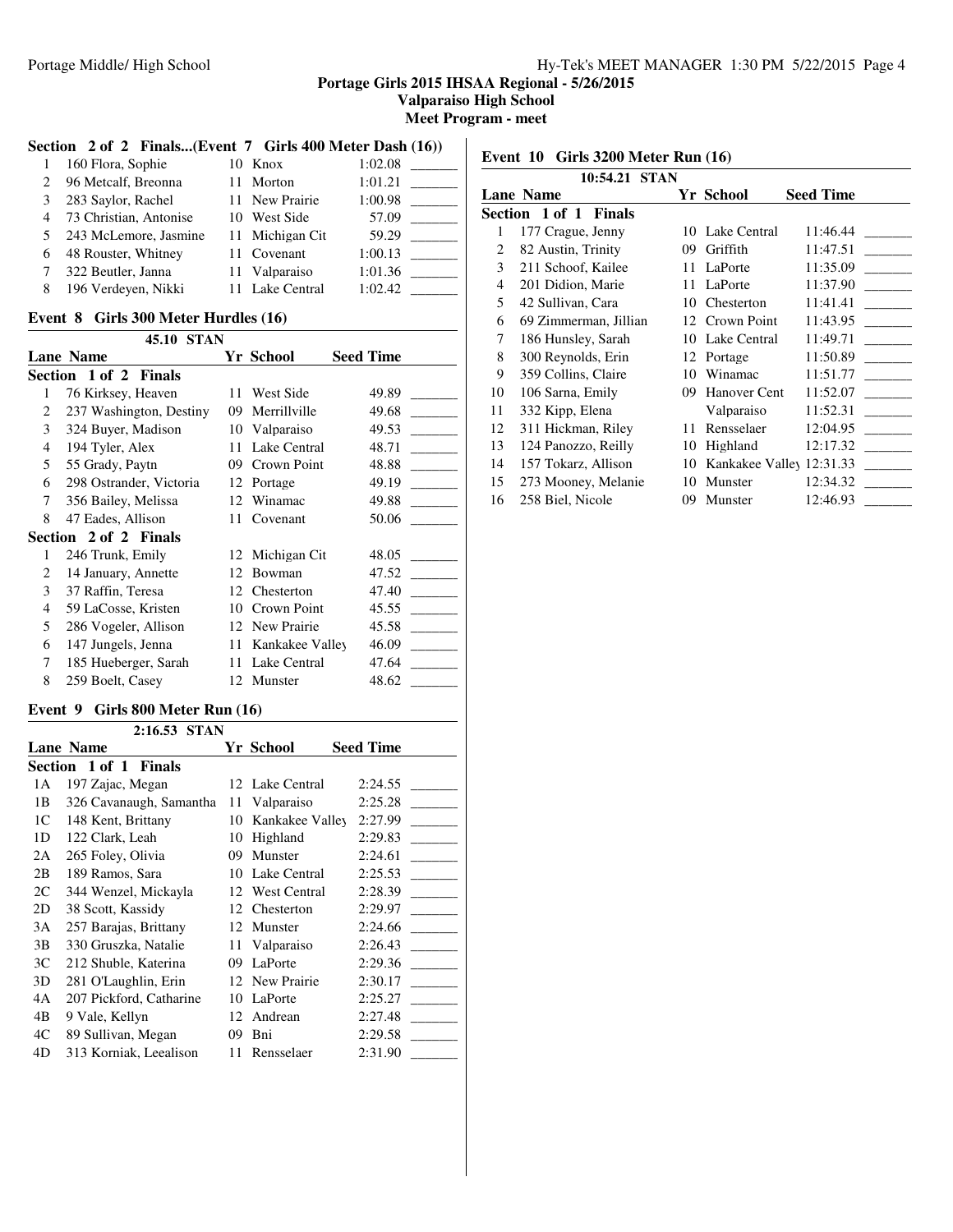## **Valparaiso High School**

**Meet Program - meet**

#### **Event 11 Girls 4x400 Meter Relay (16)**

| 3:59.04 STAN |                               |                                  |  |  |  |
|--------------|-------------------------------|----------------------------------|--|--|--|
|              | Lane Team                     | <b>Relay</b><br><b>Seed Time</b> |  |  |  |
| Section      | 1 of 2 Finals                 |                                  |  |  |  |
| 1            | Knox                          | 4:32.35                          |  |  |  |
|              | 1) 166 McIntire, Payton 09    | 2) 165 McIntire, Aerielle 11     |  |  |  |
|              | 3) 164 McClellan, Alexis 11   | 4) 160 Flora, Sophie 10          |  |  |  |
|              | 5) 163 Magdici, Jacqueline 10 | 6) 161 Fornelli, Irelynd 10      |  |  |  |
|              | 7) 162 Fox, Cidney 09         | 8) 159 Coad, Hannah 11           |  |  |  |
| 2            | Wheeler                       | 4:22.64                          |  |  |  |
|              | 1) 345 Arndt, Lindsey 12      | 2) 351 Marrs, Morganne 09        |  |  |  |
|              | 3) 353 Niaves, Jessi 10       | 4) 354 Praschak, Alex 11         |  |  |  |
|              | 5) 346 Asher, Kaitlyn 09      | 6) 352 Metzger, Rachel 11        |  |  |  |
|              | 7) 347 Doles, Tori 09         | 8) 348 Gerbick, Rachel 09        |  |  |  |
| 3            | LaPorte                       | 4:22.32                          |  |  |  |
|              | 1) 200 Dickman, Courtney 10   | 2) 212 Shuble, Katerina 09       |  |  |  |
|              | 3) 207 Pickford, Catharine 10 | 4) 213 Troy, Maureen 09          |  |  |  |
|              | 5) 203 Gits, Madison 12       | 6) 211 Schoof, Kailee 11         |  |  |  |
| 4            | Kankakee Valley               | 4:14.48                          |  |  |  |
|              | 1) 143 Colon, Julianna 10     | 2) 147 Jungels, Jenna 11         |  |  |  |
|              | 3) 146 Gouwens, Leah 11       | 4) 148 Kent, Brittany 10         |  |  |  |
|              | 5) 145 Gouwens, Kara 12       | 6) 149 Klemp, Abby 10            |  |  |  |
|              | 7) 153 Patrick, Shanan 12     | 8) 156 Strong, Kara 09           |  |  |  |
| 5            | Michigan Cit                  | 4:18.53                          |  |  |  |
|              | 1) 244 Mellen, Allie 10       | 2) 245 Ridle, RaShaunda 11       |  |  |  |
|              | 3) 246 Trunk, Emily 12        | 4) 243 McLemore, Jasmine 11      |  |  |  |
|              | 5) 239 Chappell, Samantha 10  | 6) 240 Glowacki, Emily 10        |  |  |  |
|              | 7) 242 McConnell-Gooch, Mur   | 8) 247 Young, Cariana 12         |  |  |  |
| 6            | Lowell                        | 4:18.94                          |  |  |  |
|              | 1) 217 Krusza, Nicole         | 2) 218 Lange, Amanda 11          |  |  |  |
|              | 3) 219 McBride, Melissa 11    | 4) 220 Sanders, Jordan 11        |  |  |  |
| 7            | Merrillville                  | 4:24.50                          |  |  |  |
|              | 1) 238 West, Joy 09           | 2) 235 Sweeney, Malika 12        |  |  |  |
|              | 3) 228 Laster, Carnisa 10     | 4) 227 Key, Kiara 11             |  |  |  |
|              | 5) 233 Shelton, Aeriel 09     | 6) 225 Griffin, Maya 11          |  |  |  |
|              | 7) 223 Dye, Natalie 09        |                                  |  |  |  |
| 8            | <b>West Central</b>           | 4:34.37                          |  |  |  |
|              | 1) 340 Blackburn, Clarissa 09 | 2) 343 Mitchell, Adyson 09       |  |  |  |
|              | 3) 341 Blackburn, Gretchen 11 | 4) 344 Wenzel, Mickayla 12       |  |  |  |
|              | 5) 342 Kopka, McKenzie 11     |                                  |  |  |  |

# **Section 2 of 2 Finals**

| $\mathbf{1}$ | Bowman                         | 4:13.84                       |
|--------------|--------------------------------|-------------------------------|
|              | 1) 14 January, Annette 12      | 2) 15 Kirk, Josephine 11      |
|              | 3) 13 Foster, Kylea 12         | 4) 19 Smith, Naomi 09         |
|              | 5) 18 Sistrunk, Kelriana 12    | 6) 17 Scott, Tychina 10       |
| 2            | Valparaiso                     | 4:12.67                       |
|              | 1) 322 Beutler, Janna 11       | 2) 327 Chiabai, Nicole 11     |
|              | 3) 334 McGrath, Bridget        | 4) 326 Cavanaugh, Samantha 1  |
|              | 5) 324 Buyer, Madison 10       | 6) 329 Ferngren, Logan        |
|              | 7) 333 Lemmon, Shelby 12       | 8) 325 Catlin, Emily 12       |
| 3            | Lake Central                   | 4:09.96                       |
|              | 1) 194 Tyler, Alex 11          | 2) 185 Hueberger, Sarah 11    |
|              | 3) 178 DiNino, Renee 11        | 4) 184 Huber, Autumn 11       |
|              | 5) 181 Gerling, Jessica 12     | 6) 175 Blink, Emily 09        |
|              | 7) 196 Verdeyen, Nikki 11      | 8) 195 Vandersteeg, Sydney 10 |
| 4            | West Side                      | 4:04.45                       |
|              | 1) 77 Miller, Chynna 11        | 2) 76 Kirksey, Heaven 11      |
|              | 3) 81 Williams, Najae 10       | 4) 73 Christian, Antonise 10  |
|              | 5) 79 Sago, Troyneshia 12      | 6) 80 Taylor, Kaylor 10       |
|              | 7) 75 Holloway, Amber 11       |                               |
| 5            | Crown Point                    | 4:08.14                       |
|              | 1) 51 Casbon, Katherine 11     | 2) 55 Grady, Paytn 09         |
|              | 3) 61 Mellady, Katelyn 12      | 4) 59 LaCosse, Kristen 10     |
|              | 5) 62 Pinchok, Alicia 09       | 6) 65 Wahlberg, Alyex 10      |
|              | 7) 66 Wells, Ashlynn 10        | 8) 67 Winston, Kylee 09       |
| 6            | New Prairie                    | 4:09.54                       |
|              | 1) 283 Saylor, Rachel 11       | 2) 279 Kampf, Elizabeth 10    |
|              | 3) 280 Myroup, Hope 11         | 4) 286 Vogeler, Allison 12    |
|              | 5) 282 Pinter, Allison 11      | 6) 278 Elm, Ashley 11         |
|              | 7) 281 O'Laughlin, Erin 12     | 8) 287 Zielinski, Sarah 10    |
| 7            | Chesterton                     | 4:13.37                       |
|              | 1) 24 Acevedo, Ana 11          | 2) 25 Anaya, Kassandra 12     |
|              | 3) 37 Raffin, Teresa 12        | 4) 46 Wozniak, Kirsten 09     |
|              | 5) 29 Fowler, Brinley 09       | $6$ ) 26 Ashby, Erica 09      |
|              | 7) 38 Scott, Kassidy 12        | 8) 27 Bell, Desiree 11        |
| 8            | Munster                        | 4:13.89                       |
|              | 1) 260 Buvala, Samantha 11     | 2) 259 Boelt, Casey 12        |
|              | 3) 268 Helmer, Jaycee 09       | 4) 274 Resch, Abigail 09      |
|              | 5) 263 Dallecarbonare, Antonia | 6) 265 Foley, Olivia 09       |
|              | 7) 256 Bailey, Claire 10       | 8) 261 Carter, Zola 11        |

# **Event 12 Girls Long Jump (16)**

|                               | 17-09.25 STAN                           |                             |                  |
|-------------------------------|-----------------------------------------|-----------------------------|------------------|
| Pos                           | <b>Name</b>                             | Yr School                   | <b>Seed Mark</b> |
|                               | Flight 1 of 2 Finals                    |                             |                  |
|                               | 289 Krzyzanowski, Amanc 10 North Judson |                             | 15-10.25         |
| $\mathfrak{D}_{\mathfrak{p}}$ | 271 Kekelik, Cameron                    | 10 Munster                  | 15-10.75         |
| 3                             | 272 Majety, Saveda                      | 10 Munster                  | 15-11.50         |
| 4                             | 53 Feder, Lauren                        | 10 Crown Point              | 16-01.00         |
| 5                             | 165 McIntire, Aerielle                  | 11 Knox                     | 16-01.50         |
| 6                             | 174 Blair, Holly                        | 12 Lake Central             | $17-01.75$       |
|                               | 59 LaCosse, Kristen                     | 10 Crown Point              |                  |
| 8                             | 147 Jungels, Jenna                      | 11 Kankakee Valley 18-11.00 |                  |